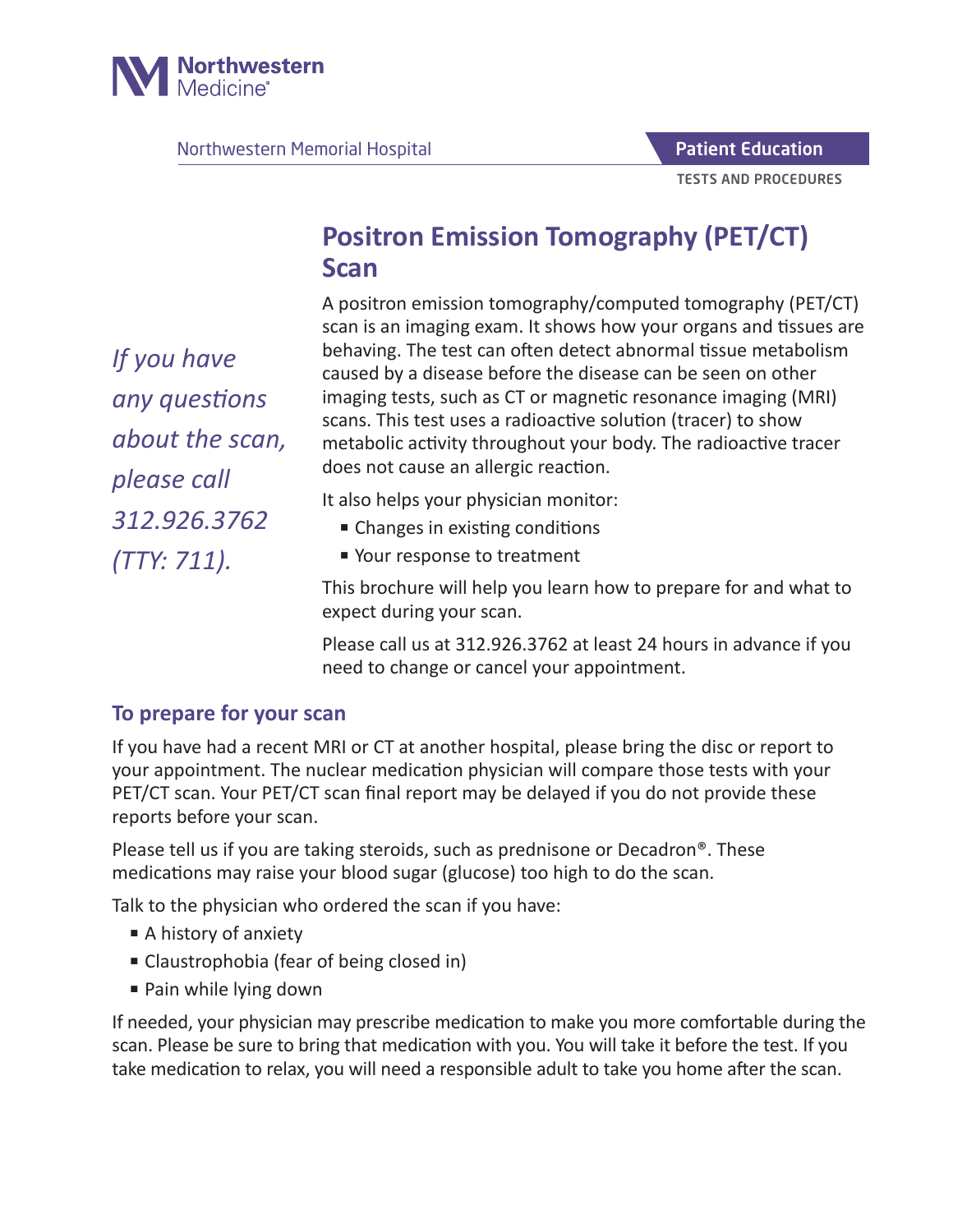#### *If you have diabetes*

We may need to check your blood glucose as part of the exam. Before having this test, it is important to have your blood glucose well controlled. Your blood glucose must be less than 150 mg/dL for the test to be done. If you take medications for your diabetes, take them as follows:

- You may take pills for diabetes with plain water the morning of your scan.
- Do not take insulin within 4 hours of your appointment.

If you have questions, please call the Nuclear Medication Department at 312.926.3016.

#### *At home*

- Do not exercise or do any strenuous activity for 24 hours before your scan.
- Do not eat or drink 4 hours before your scan. This includes food, flavored water, chewing gum and mints. You may have plain water.
- Wear or bring comfortable clothing with no metal details or closures such as metal zippers or snaps.

Plan to arrive 15 minutes before your appointment time. Be sure to bring:

- Your physician's written order for the test if one was given to you
- A list of your allergies
- A list of all your current medications (prescription, over-the-counter and herbal)
- Photo ID
- Medical insurance informations
- Medicare card (Medicare patients only)

## **Arrival**

Come to the Northwestern Memorial Hospital Nuclear Medication Department on the 8th floor of Galter Pavilion, 251 East Huron Street, Chicago.

Parking is available for patients and visitors in the garage at 222 East Huron Street, across from Feinberg and Galter pavilions. For a discounted rate, please bring your parking ticket with you. You can validate your ticket at the Customer Service Desk on the 1st or 2nd floor of Feinberg and Galter pavilions.

You will need to remove any loose or hanging jewelry such as necklaces, rings or watches. You will need to remove coins or any other metal objects you might have in your pockets.

# **Before the scan**

Our staff may check your blood glucose by pricking your finger. Your blood glucose will need to be well controlled and less than 150 mg/dL for the scan to be done.

Please let the staff know if you think you might be pregnant or are breastfeeding. If so, we may need to follow special guidelines before the scan.